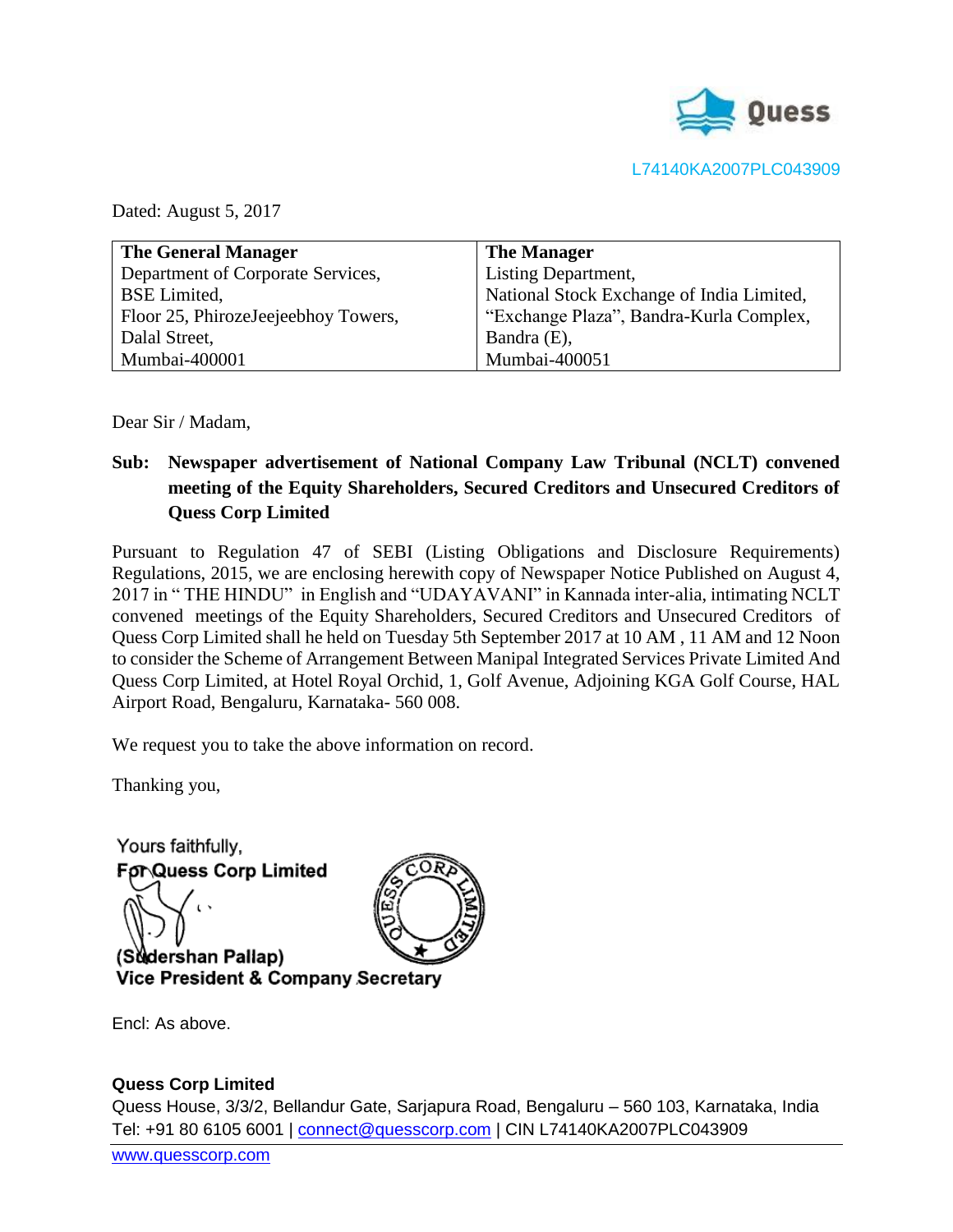$\mathcal{L}_{\mathcal{A}}$ 

 $\bar{\psi}$ 

 $\epsilon$  ,  $\epsilon$  ,  $\epsilon$  ,  $\mu_{\rm{F}}$ 

木本の人 高田

**ORIGINAL JURISDICTION**<br>
IN THE MATTER OF COMPANIES ACT, 2013<br>
IN THE MATTER OF SECTIONS 220 AND 222 READ WITH SECTION 52<br>
AND SECTION 63 OF THE COMPANIES ACT, 2013<br>
APPLICABLE PROVISIONS OF THE COMPANIES ACT, 2013<br>
IN TH

Reprisered Office as Towar B-1, 3rd Feno; 60461 finalism, and Marine Contents and Marine Contents and Marine Contents and Marine Contents and Marine Contents and Marine Contents are also the contents and the matternation o

metrings of Quess for conducting the voltage process in a fair and transporer.<br>
In parameters of this aid Order, the This unit also appoints Mix-framethials, proposition<br>
In parameters of the Scrutting for the Scrutter of

Dated this Odan dey of August 2017. Sd/-<br>Clearman appointed for the meetings

 $\overline{\phantom{a}}$ 

Service Communication